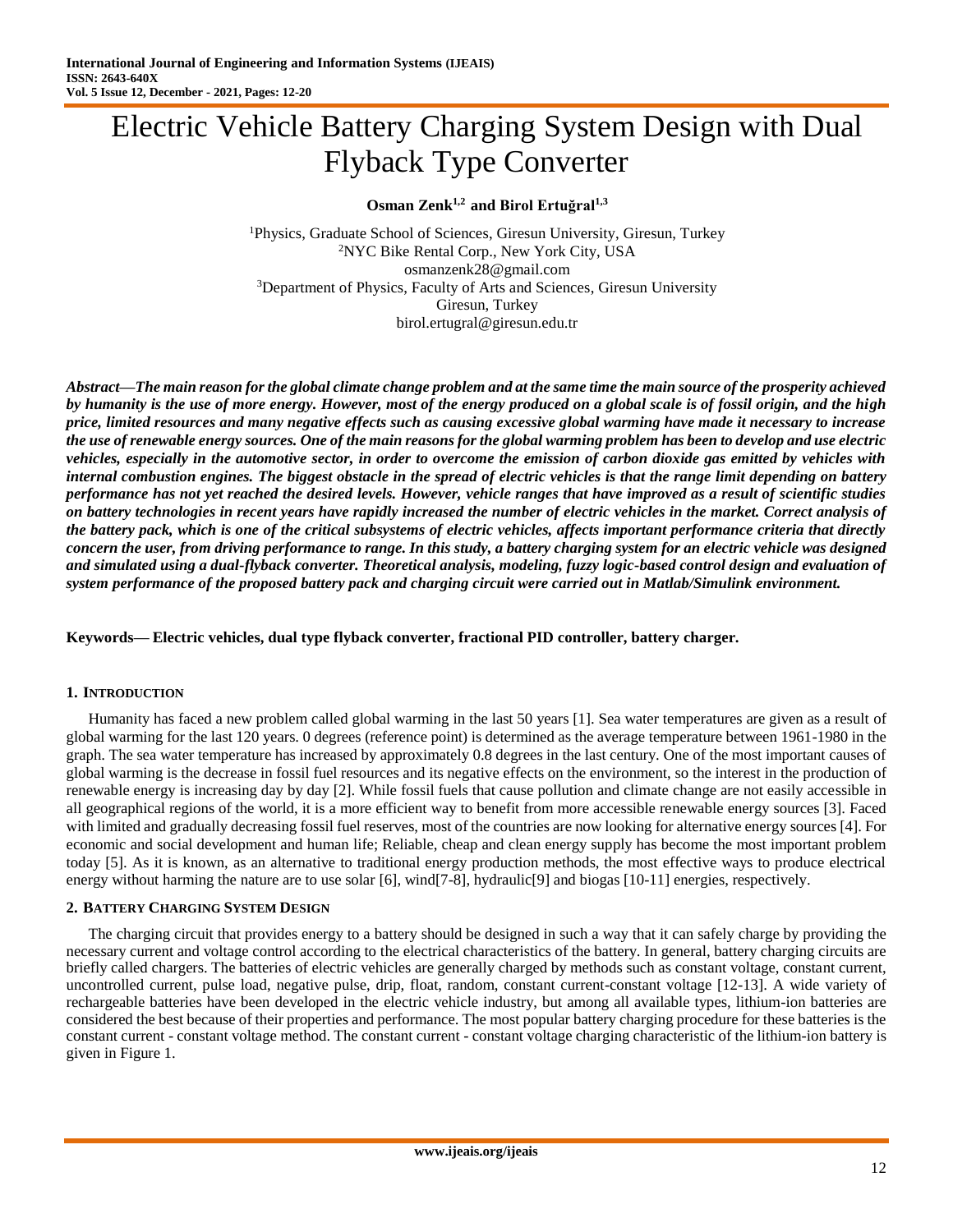

**Fig. 1.** *Charge Characteristics of Lithium-Ion Battery*

Constant current charging is the maximum rate of charge that the battery can withstand without damage. Special precautions need to be taken to maximize the charge rate and at the same time ensure that the battery is fully charged while avoiding overcharging. Therefore, before the cell voltage reaches its upper limit, the charging method is replaced with constant voltage. This situation requires lithium-ion cell chargers to be able to control the charging current and battery voltage. In constant current mode, the charge-to-charge rate occurs very quickly until the upper limit of the battery voltage is reached. After the battery voltage reaches the upper limit, it is switched to constant voltage mode and the charging voltage is kept at this level. During this period of constant voltage, the charging current begins to decrease. When a predetermined minimum current point is reached (usually 3% to 5% of the charge current value), cut-off occurs, indicating that the battery has reached full charge. Lithium-ion batteries have a nominal voltage of 3.6 V and are usually charged up to 4.2 V. Here, the capacity of the IC battery is ampere-hour (In cases where electrical power conversion is required, power electronic converters are used. For applications that require insulation and low power, forward and flyback converter types are mostly preferred [14]. Flyback-based transformer circuit designs are easy to control and few However, the leakage inductance of the transformer used in Flyback type converters is an important problem. This leakage inductance causes serious voltage increase in the control switch of the converter and negative effects such as high power losses. There are some techniques to improve these problems. One of these techniques can use a braking resistor (RCD) to limit voltage spikes at active switches [15]. With this method, the energy stored in the transformer's leakage inductance is dissipated over the RCD resistor.

#### **2.1 Dual Type Flyback Converter**

In power conversion, two-switch dual-type flyback converter structure can be used to recycle the leakage energy of transformers [16]. However, two active switches are needed in this circuit topology [17]. An active clamp circuit can be implemented to eliminate the voltage spike in active switches. In addition, this converter can also provide zero voltage switching for the active switch. However, this converter uses two transformers for high power applications [18]. The circuit configuration of the proposed converter is shown in Figure 2. The proposed converter consists of a switch S, two transformers  $T_1$  and  $T_2$ , three diodes and three capacitors [19]. The windings in transformers T<sub>1</sub> and T<sub>2</sub> have the same relative directions of turns, N<sub>1p</sub> = N<sub>2p</sub> and N<sub>1s</sub> = N<sub>2s</sub> and their turns ratios a = N<sub>1s</sub> /  $N_{1p} = N_{2s} / N_{2p}$ . The leakage energies of transformers T<sub>1</sub> and T<sub>2</sub> can be converted back to capacitors C<sub>1</sub> and C<sub>2</sub> through the diode D<sub>1</sub> in the closed period S. Therefore, power losses can be reduced. To simplify the circuit analysis of the proposed converter, all components are assumed to be ideal. Therefore, the losses of the circuit elements are not taken into account. Also, the capacitors in the circuit are large enough. The voltages across these capacitors are considered constant during each switching period [20].

An equivalent circuit of the dual flyback converter is shown in Figure 3. The S switch is controlled using the pulse width modulation strategy. Mutual magnetic inductance of transformers  $T_1$  and  $T_2$  is Lm1p and L<sub>m2p</sub>, and leakage inductances L<sub>k1p</sub> and L<sub>k2p</sub> are modeled as ideal transformers. Since the windings of transformers  $T_1$  and  $T_2$  are equivalent, magnetization inductance equation (1) and leakage inductances are considered equal as given in equation (2). The coupling coefficient k of transformers  $T_1$  and  $T_2$  is given in equation (3).

$$
L_m = L_{m1p} = L_{m2p} \tag{1}
$$

$$
L_k = L_{k1p} = L_{k2p} \tag{2}
$$

$$
k = \frac{L_{m1p}}{L_m + L_k} \tag{3}
$$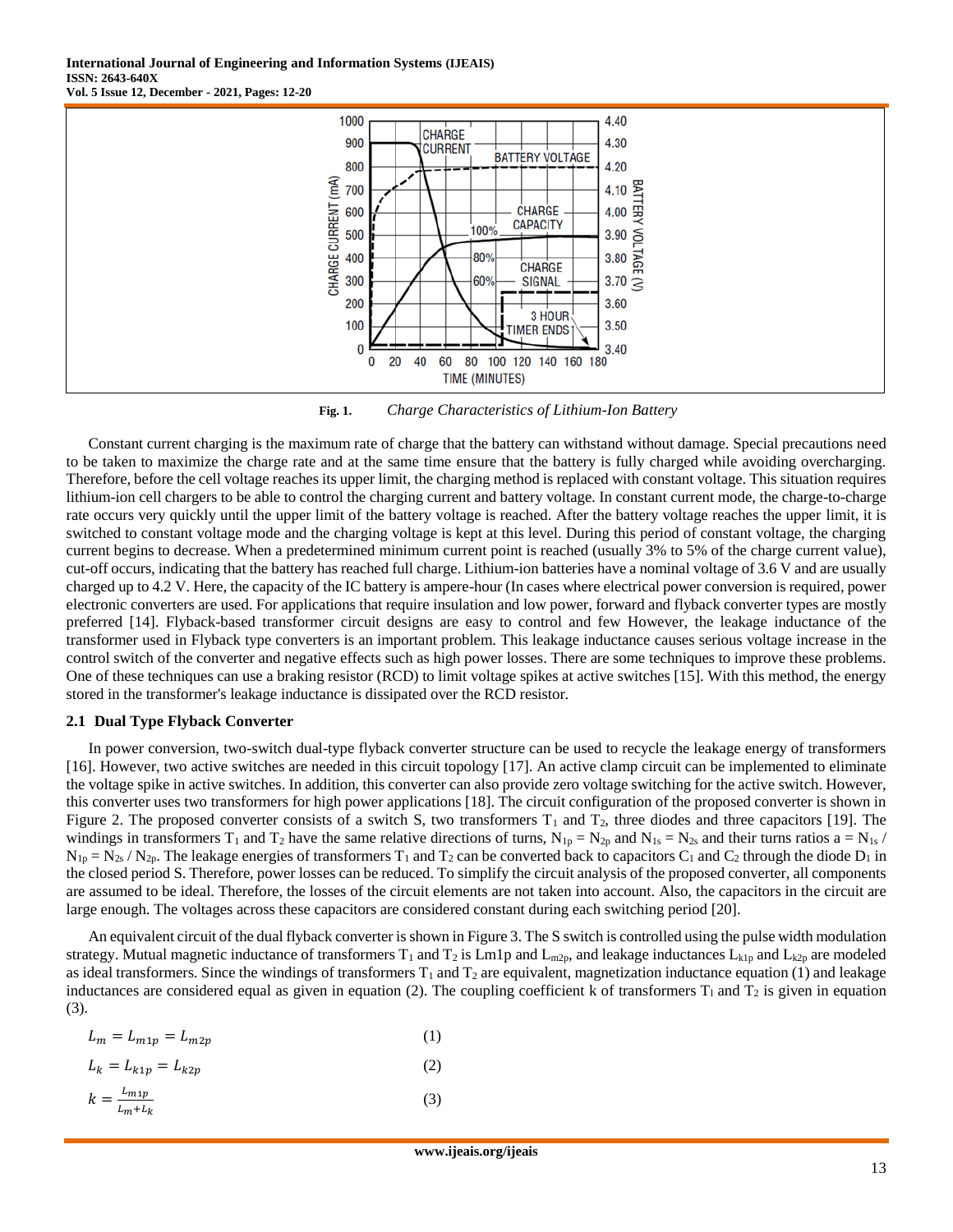**International Journal of Engineering and Information Systems (IJEAIS) ISSN: 2643-640X Vol. 5 Issue 12, December - 2021, Pages: 12-20**



**Fig. 2.** *Dual flyback converter simple circuit model.*



**Fig. 3.** *Charge Matlab/Simulink Circuit of the proposed dual flyback converter*

Current-voltage expressions of some circuit elements in the proposed dual flyback converter circuit during a switching period in continuous operation mode (CCM) are given in equations (4) - (8), current-voltage (i-v) waveforms are shown in Figure 4.

|  | $v_{Lm} = v_{Lm1p} = v_{Lm2p}$ | (4) |
|--|--------------------------------|-----|
|  |                                |     |

| $v_{Lk} = v_{Lk1p} = v_{Lk2p}$ | (5) |
|--------------------------------|-----|
| $i_{Lm} = i_{Lm1p} = i_{Lm2p}$ | (6) |
| $i_{Lk} = i_{Lk1p} = i_{Lk2p}$ | (7) |
| $V_c = V_{c1} = V_{c2}$        | (8) |

In order to explain the continuous current operating mode of the proposed dual flyback converter, detailed circuit analyzes at certain time intervals of the operating period of the switch in the circuit have been examined in some studies [21].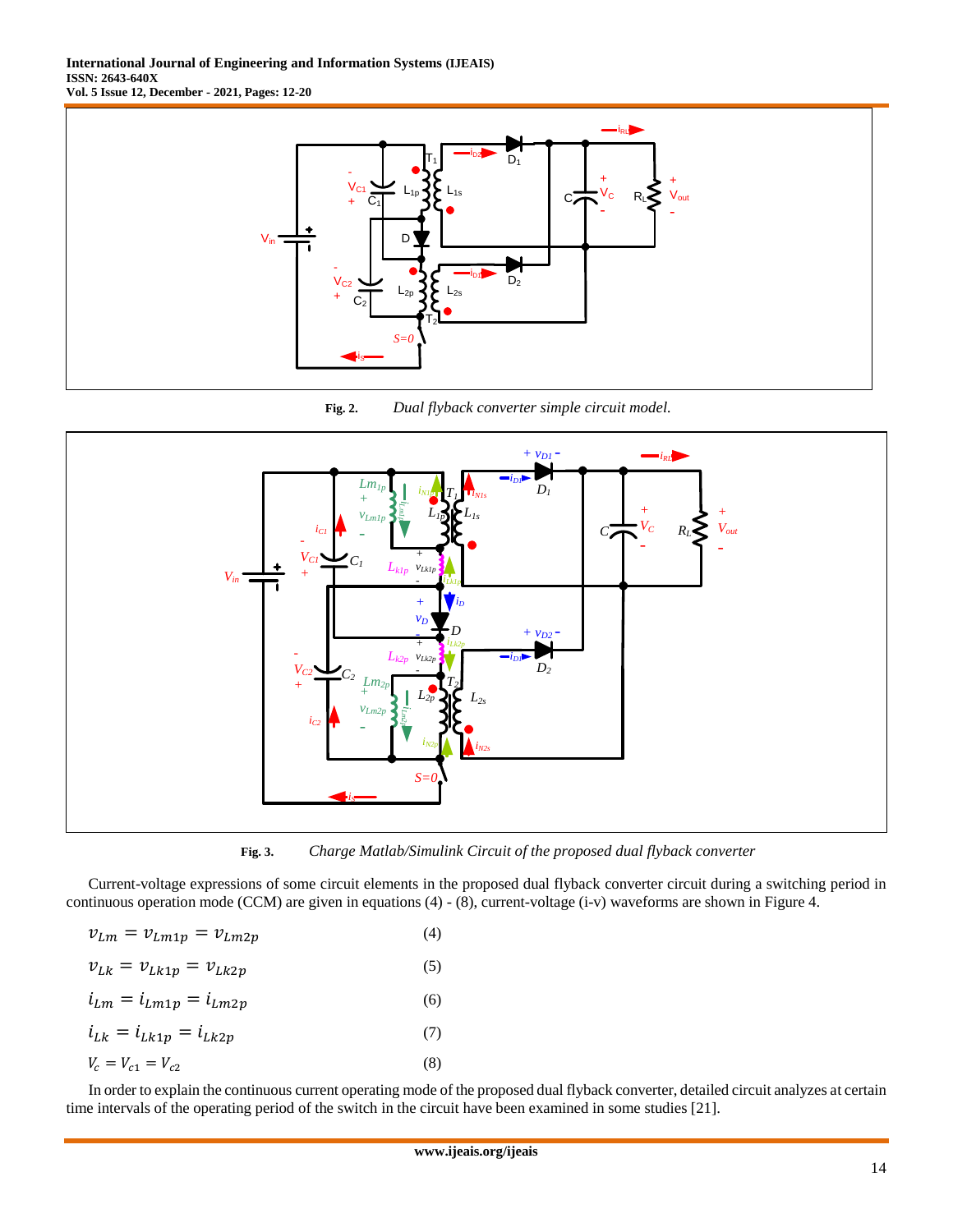

**Fig. 4.** *Charge Characteristics of Lithium-Ion Battery*

# **2.2 Fractional PID Controller Design (PID )**

Fractional type PID controllers can be defined as the generalized form of PIDs. In other words, the system output data can be summarized as a linear combination of the input, a fractional derivative of the input, and a fractional integral of the input [22-24]. Fractional PIDs are also known as  $PI^{\lambda}D^{\mu}$  controllers; where  $\lambda$  and  $\mu$  are the order of integration and differentiation; if both values are 1, the result is a regular PID (hereinafter called an "integer" PID as opposed to a fractional PID).  $PI^{\lambda}D^{\mu}$  controllers are advanced controllers that can give better results than conventional PI controllers. They are widely used because they can adjust more precisely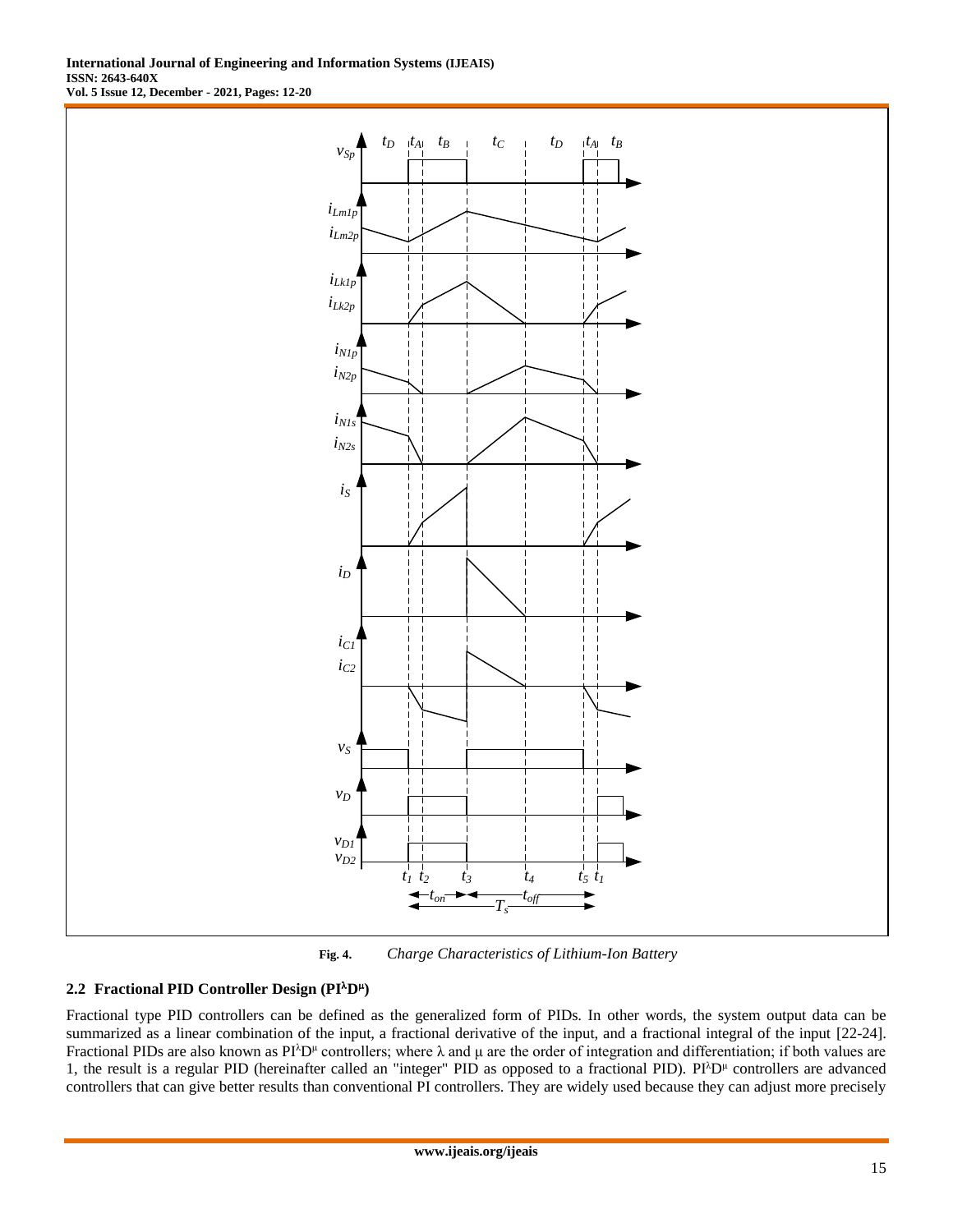than PID controllers. The best known are the descriptions of M. Caputo, Grunwald-Letkinov and Reimann-Liouville [25-26]. The  $PI^{\lambda}D^{\mu}$  controller general block diagram is shown in Figure 5 [27-30].



**Fig. 5.** *Basic configuration of the PI<sup>λ</sup>D<sup>μ</sup> PID Controller.*

In this study,  $\lambda$  and  $\mu \ge 0$ ,  $\lambda$  is the integration order and  $\mu$  is the differentiation order. K<sub>P</sub>, K<sub>I</sub> and K<sub>D</sub> are PID controller gains. U(s) and  $E(s)$  are control and error signals, respectively. In this study,  $Pi^{\lambda}D^{\mu}$  controller software was made by FOMCON Toolbox [31]. The system output is as seen in  $C(k)$  equation 9.

$$
C(k) = K_P + \frac{\kappa_I}{k^{\lambda}} + K_D k^{\mu}
$$
\n<sup>(9)</sup>

## **2.3 Simulation Model of the System**

The simulink model of the system, which includes the modeling of the proposed electric vehicle (EV) battery pack and the designed charger in the MATLAB/Simulink environment and simulation studies, is given in Figure 6. The controller charges the battery by controlling the charger according to the measured current and voltage values of the battery pack, and when the battery is full, it finishes the charging process.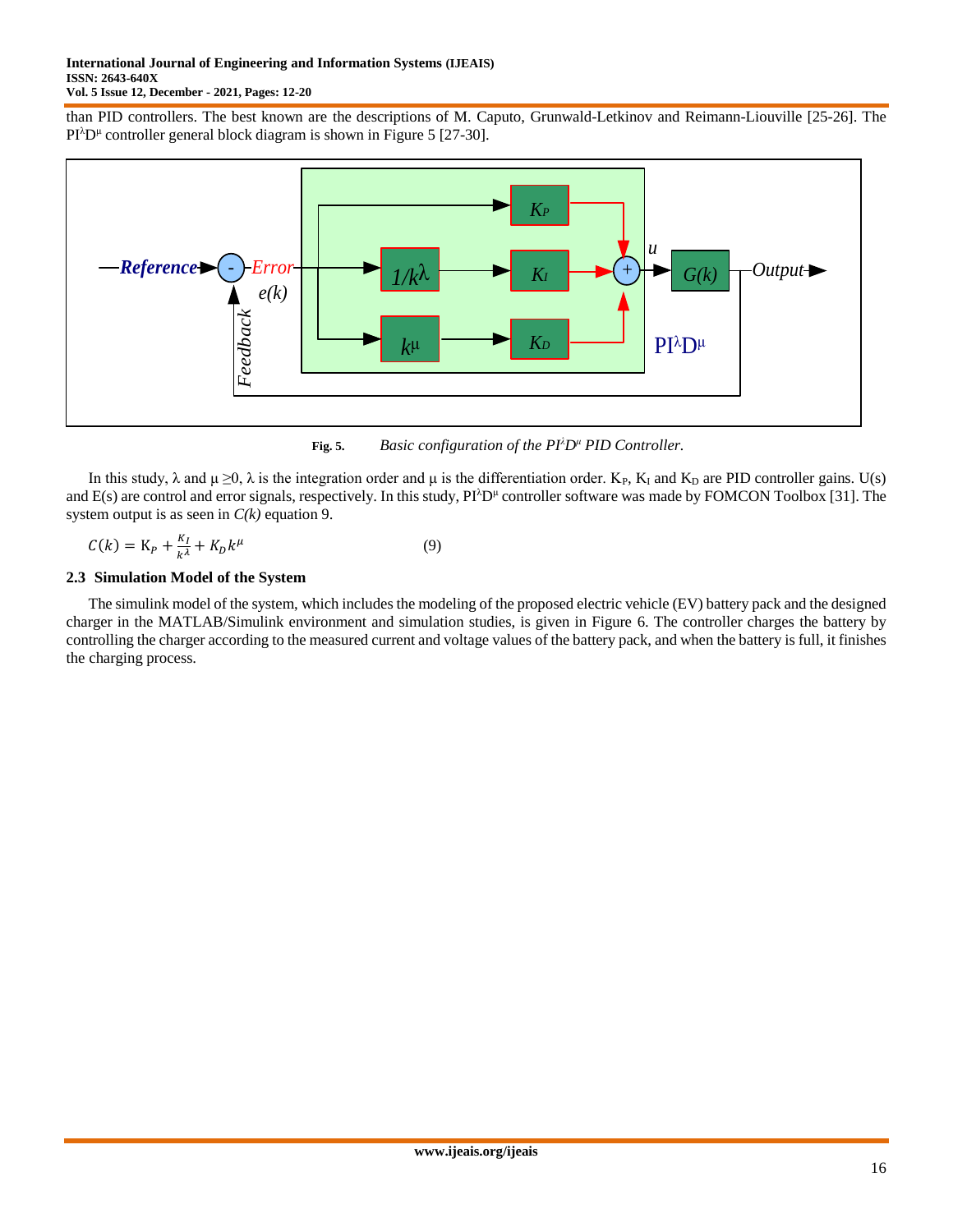#### **International Journal of Engineering and Information Systems (IJEAIS) ISSN: 2643-640X Vol. 5 Issue 12, December - 2021, Pages: 12-20**



## **Fig. 6.** *Battery Charging System Model*

Battery charging system works with constant current-constant voltage method and current and voltage control is done by 2.2 Fractional PID controller. The battery pack is charged with a constant current of 29 A until the battery pack reaches the maximum charge voltage value of 268,8 V. After the output voltage reaches the maximum charging voltage level, the battery pack continues to be charged with constant voltage. When the current drawn value drops to 3% of the maximum current value, the charging process is interrupted.



**Fig.7.** *Battery Pack Model*

| <b>Parameter</b>             | Value    |  |
|------------------------------|----------|--|
| <b>Battery Capacity</b>      | 3400 mAh |  |
| <b>Battery Rated Voltage</b> | 3.6V     |  |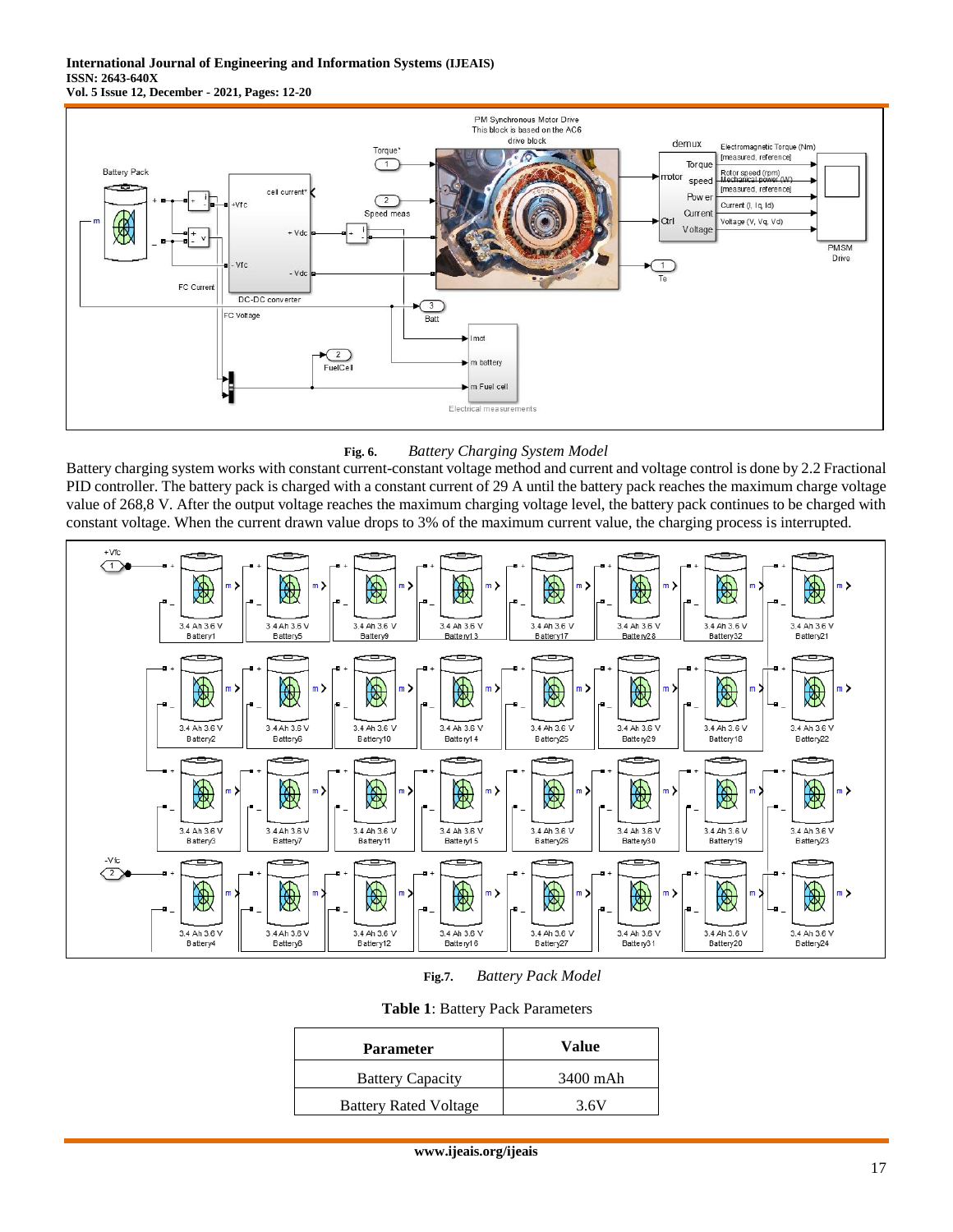**International Journal of Engineering and Information Systems (IJEAIS) ISSN: 2643-640X Vol. 5 Issue 12, December - 2021, Pages: 12-20**



**Fig. 8.** *Battery Pack Charge Response*

#### **3. CONCLUSIONS**

In this study, a dual flyback type DC-DC converter based charging system is designed with a battery pack consisting of lithiumion batteries of an electric vehicle. The system model was created in the MATLAB/Simulink environment. Constant current-constant voltage technique was used as the charging method. In the study, the battery pack was successfully charged. The battery pack switched from constant current mode to constant voltage mode with approximately 92% charge in 1.7 hours. In about 2 hours, it reached a full state. In the charging process with a reference value of 29 A in constant current mode, a current fluctuation of around 7% occurred. It is envisaged that the current ripple can be further reduced by using fuzzy-based controllers instead of PID type classical controllers in the system.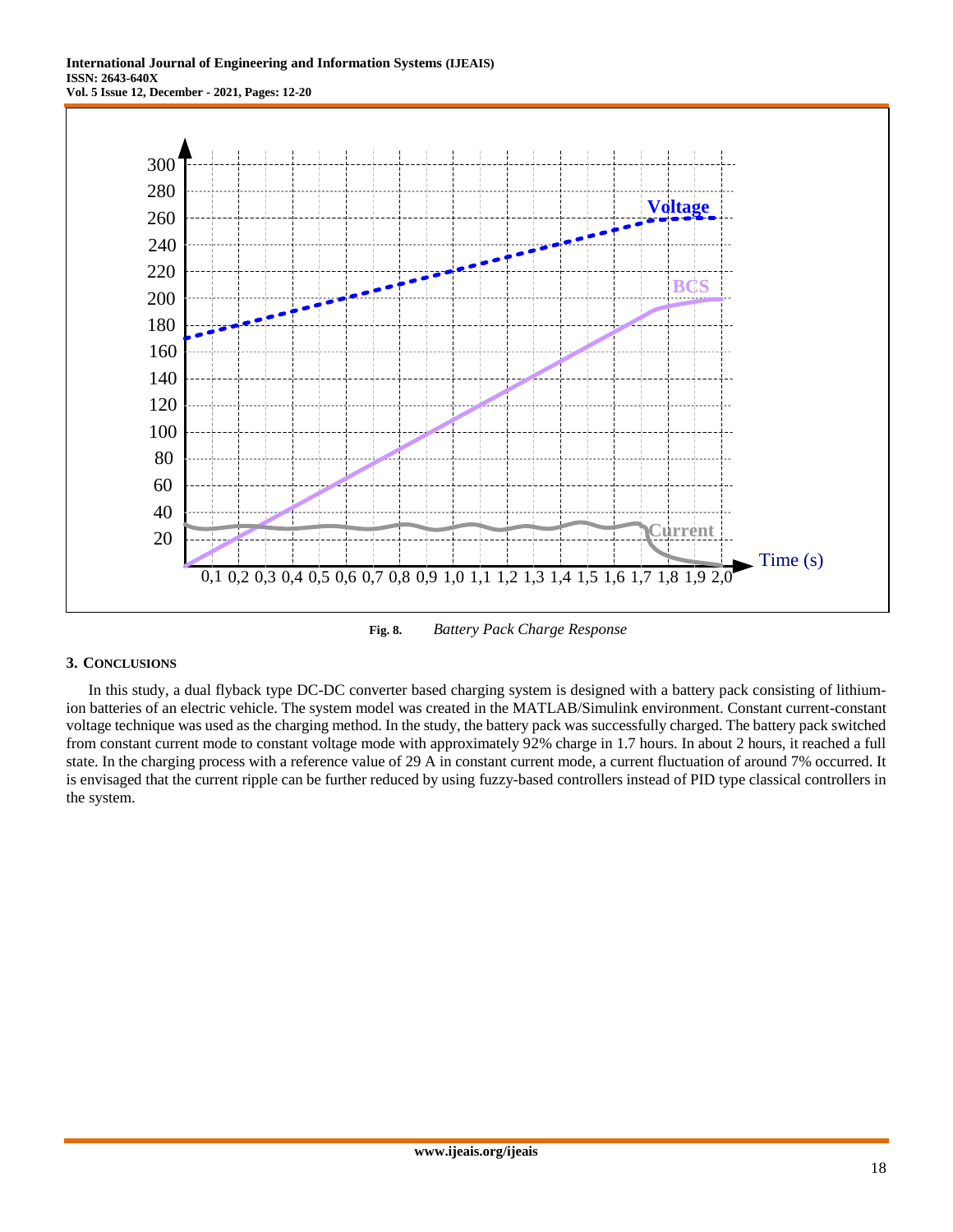#### **4. REFERENCES**

- **[1]** Zenk, H. (2018). Low Cost Provides of the Energy Needs of Plateau Houses by Using Photovoltaic Systems. Turkish Journal of Agriculture-Food Science and Technology, 6(12), 1768-1774.
- **[2]** Guner, F., & Zenk, H. (2020). Experimental, Numerical and Application Analysis of Hydrokinetic Turbine Performance with Fixed Rotating Blades. Energies, 13(3), 766.
- **[3]** Şenol, H., & Zenk, H. (2020). Determination of the biogas potential in cities with hazelnut production and examination of potential energy savings in Turkey. Fuel, 270, 117577.
- **[4]** Zenk, H. (2018). Investigation of Energy Efficiency in Turkey. Annals of the Faculty of Engineering Hunedoara, 16(1), 93-96.
- **[5]** Zenk, H. (2019). Comparison of the Performance of Photovoltaic Power Generation-Consumption System with Push-Pull Converter under the Effect of Five Different Types of Controllers. International Journal of Photoenergy, 2019.
- **[6]** Zenk, H. & Akpinar, A. S. (2013). Solar Power Generation Potentials of The Houses in Turkey. International Conference on Environmental Science and Technology (ICOEST 2013).
- **[7]** Güner, F., Başer, V., & Zenk, H. (2021). Evaluation of offshore wind power plant sustainability: a case study of Sinop/Gerze, Turkey. International Journal of Global Warming, 23(4), 370-384.
- **[8]** Demir, E., Zenk, H., & Başer, V. (2021). Technical Aspects of Analysis of Offshore Wind Power Plant Installation in Turkey. In 2<sup>nd</sup> International Conference on Agriculture, Technology, Engineering andSciences (ICATES 2019), pp. 529-535.
- **[9]** Guner, F., & Zenk, H. (2019). Hydrokinetic Energy Conversion Systems in Turkey an Experimental Analysis. In 2nd International Conference on Agriculture, Technology, Engineering and Sciences (ICATES 2019), pp. 589-597.
- **[10]** Zenk, H. (2019). The Electric Energy Potential of Samsun City from Animal Manure. European Journal of Science and Technology, (17), 1307-1312.
- **[11]** Şenol, H., & Zenk, H. (2019). Biogas Production and Current Purification Methods. In 2nd International Conference on Agriculture, Technology, Engineering and Sciences (ICATES 2019), pp. 515-521.
- **[12]** Zenk, H. (2019). Effective Control of the Developmental Current of a Serial DC Motor with a Fuzzy Tuned-PI Controller Zeta Converter. Karadeniz Fen Bilimleri Dergisi, 9(1), 196-211.
- **[13]** Zenk, H., Şenol, H., & Güner, F. (2019). Lunar Excursion Module Landing Control System Design with P, PI and PID Controllers. Karadeniz Fen Bilimleri Dergisi, 9(2), 390-405.
- **[14]** Keçecioğlu, Ö. F., Gani, A., & Kılıç, E. (2019). Robust Control of Boost Converter using Interval Type-2 TSK Fuzzy Logic Controller. In CISET-2nd Cilicia International Symposium on Engineering and Technology (pp. 10-12).
- **[15]** Kilic, E. (2019). DA-DA Yükselten Dönüştürücü Ile Elektrikli Araç Batarya Şarj Cihazi Tasarimi. Kahramanmaraş Sütçü İmam Üniversitesi Mühendislik Bilimleri Dergisi, 22(4), 281-287.
- **[16]** Kim, M. G., & Jung, Y. S. (2009). A novel soft-switching two-switch flyback converter with a wide operating range and regenerative clamping. Journal of Power Electronics, 9(5), 772-780.
- **[17]** Murthy-Bellur, D., & Kazimierczuk, M. K. (2011). Zero-current-transition two-switch flyback pulse-width modulated DC–DC converter. IET power electronics, 4(3), 288-295.
- **[18]** Spiazzi, G., Mattavelli, P., & Costabeber, A. (2011). High step-up ratio flyback converter with active clamp and voltage multiplier. IEEE Transactions on Power Electronics, 26(11), 3205-3214.
- **[19]** Zenk, H. (2018). Comparison of Electrical Performances of Power Electronics Switches and an Effective Switch Selection Algorithm. Acta Physica Polonica A, 133(4), 897-901.
- **[20]** Zenk, H. (2018). DC-DC Converters and Simulink Applications. Innovative Approaches in Engineering, 167-194.
- **[21]** Zenk, H. (2020) Fotovoltaik Enerji Kaynaklı İkili Yapılı Flyback Dönüştürücünün Fuzzy-Tuned PI ve Fractional PID Tipi Denetleyicilerle Gerilim Kararlılığının Karşılaştırılması. Karadeniz Fen Bilimleri Dergisi, 10(2), 443-465.
- **[22]** Zenk, H., Zenk, O., & Akpinar, A. S. (2011). Two different power control system load-frequency analysis using fuzzy logic controller. In 2011 International Symposium on Innovations in Intelligent Systems and Applications (pp. 465-469). IEEE.
- **[23]** Zenk, H., & Akpinar, A. S. (2013). PI, PID and fuzzy logic controlled SSSC connected to a power transmission line, voltage control performance comparison. In 4th International Conference on Power Engineering, Energy and Electrical Drives (pp. 1493-1497). IEEE.
- **[24]** Zenk, H. (2016). A Comparative Application of Performance of the SEPIC Converter Using PI, PID and Fuzzy Logic Controllers for PMDC Motor Speed Analysis. Journal of Multidisciplinary Engineering Science Studies (JMESS), 2(12), 1226- 1231.
- **[25]** Zenk, H., & Akpınar, A. S. (2012). Multi zone power systems load-frequency stability using fuzzy logic controllers. JECE, Journal of Electrical and Control, 2(6), 49-54.
- **[26]** Zenk H., Kara A.,Güney M. S, Güner F., & Zenk O. (2018). PMDC Motor Speed Control With Fuzzy Logic Controlled Zeta Converter. 4rd International Conference on Engineering and Natural Sciences (ICENS 2018), 4(1), 502-502.
- **[27]** Zenk, H., & Altinkok, A. (2017). Output Voltage Control of PI And Fuzzy Logic Based Zeta Converter. IOSR Journal of Electrical and Electronics Engineering (IOSR-JEEE), 12(6), 63-70.
- **[28]** Zenk, H., & Zenk, O. (2017). The Eight Zones Power Systems Load-frequency Stability Using Different Type Controllers. DEStech Transactions on Environment, Energy and Earth Sciences, (PEEM2016), pp. 63-68.
- **[29]** Shah, P., & Agashe, S. (2016). Review of fractional PID controller. Mechatronics, 38, 29-41.
- **[30]** Rasoanarivo, I., & Sargos, F. M. (2013, October). Multi-objective analysis for designing and controlling micro-grids under multi-control with PID, MHCC and FOPID controllers. In 2013 IEEE Industry Applications Society Annual Meeting (pp. 1-8). IEEE.